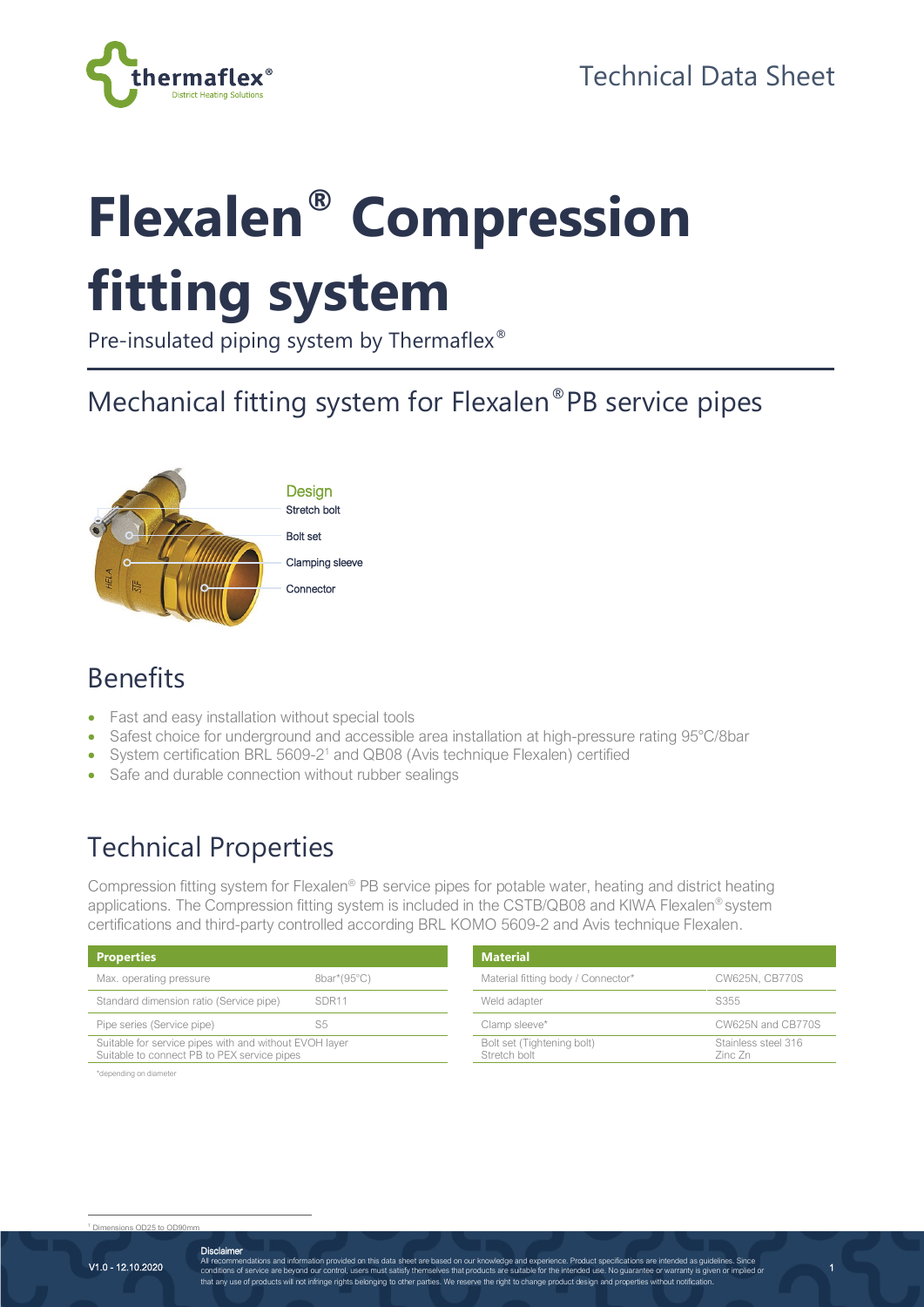## Availability

| <b>Compression fitting, Male thread</b> |                      |                        |                             |                             |                      |
|-----------------------------------------|----------------------|------------------------|-----------------------------|-----------------------------|----------------------|
| Product code                            | Service pipe<br>ODxs | Transition<br>MT (BSP) |                             | L1                          | Weight               |
|                                         | $\lceil mm \rceil$   | $\lceil mm \rceil$     | $\lceil \mathsf{mm} \rceil$ | $\lceil \mathsf{mm} \rceil$ | $\lceil$ mm $\rceil$ |
| 1730-020000-481*                        | $20 \times 2.8$      | 3/4"                   | 61                          | 25.5                        | 0.19                 |
| 1730-025000-481                         | $25 \times 2.3$      | 3/4"                   | 61                          | 26.0                        | 0.19                 |
| 1730-032000-481                         | $32 \times 3.0$      | 1"                     | 68                          | 29.0                        | 0.32                 |
| 1730-040000-481                         | $40 \times 3.7$      | 5/4"                   | 77                          | 36.0                        | 0.55                 |
| 1730-050000-481                         | $50 \times 4.6$      | 6/4"                   | 79                          | 36.0                        | 0.64                 |
| 1730-063000-481                         | $63 \times 5.8$      | 2"                     | 97                          | 46.0                        | 1.13                 |
| 1730-075000-481                         | $75 \times 6.8$      | 21/2"                  | 107                         | 53.0                        | 1.68                 |
| 1730-090000-481                         | $90 \times 8.2$      | 3"                     | 119                         | 58.0                        | 2.59                 |
| 1730-110000-481                         | $110 \times 10.0$    | 4"                     | 135                         | 70.0                        | 4.05                 |
| 1730-125000-481                         | $125 \times 11.4$    | 5"                     | 144                         | 69.0                        | 5.44                 |
| 1730-140000-481                         | $140 \times 12.7$    | 5"                     | 137                         | 70.0                        | 6.71                 |
| 1730-160000-481                         | $160 \times 14.6$    | 6"                     | 145                         | 70.0                        | 7.64                 |





\*SDR7.4 / S3.2

| <b>Compression fitting, Weld adapter</b> |                        |                        |                    |                             |                      |
|------------------------------------------|------------------------|------------------------|--------------------|-----------------------------|----------------------|
| Product code                             | Service pipe<br>OD x s | Transition<br>NPS (DN) |                    | L1                          | Weight               |
|                                          | $\lceil$ mm $\rceil$   | $\lceil mm \rceil$     | $\lceil mm \rceil$ | $\lceil \mathsf{mm} \rceil$ | $\lceil$ mm $\rceil$ |
| 1730-025000-480                          | $25 \times 2.3$        | <b>DN20</b>            | 61                 | 26                          | 0.18                 |
| 1730-032000-480                          | $32 \times 3.0$        | <b>DN25</b>            | 63                 | 29                          | 0.28                 |
| 1730-040000-480                          | $40 \times 3.7$        | <b>DN32</b>            | 75                 | 36                          | 0.50                 |
| 1730-050000-480                          | $50 \times 4.6$        | <b>DN40</b>            | 84                 | 36                          | 0.64                 |
| 1730-063000-480                          | $63 \times 5.8$        | <b>DN50</b>            | 88                 | 46                          | 0.97                 |
| 1730-075000-480                          | $75 \times 6.8$        | <b>DN65</b>            | 101                | 53                          | 1.57                 |
| 1730-090000-480                          | $90 \times 8.2$        | <b>DN80</b>            | 108                | 58                          | 2.29                 |
| 1730-110000-480                          | $110 \times 10.0$      | <b>DN100</b>           | 114                | 70                          | 3.53                 |
| 1730-125000-480                          | $125 \times 11.4$      | <b>DN100</b>           | 120                | 69                          | 4.34                 |
| 1730-140000-480                          | $140 \times 12.7$      | <b>DN125</b>           | 120                | 70                          | 5.60                 |
| 1730-160000-480                          | $160 \times 14.6$      | <b>DN150</b>           | 145                | 70                          | 7.23                 |





2

WWW.THERMAFLEX.COM

Thermaflex International Holding b.v Veerweg 1, 5145 NS Waalwijk The Netherlands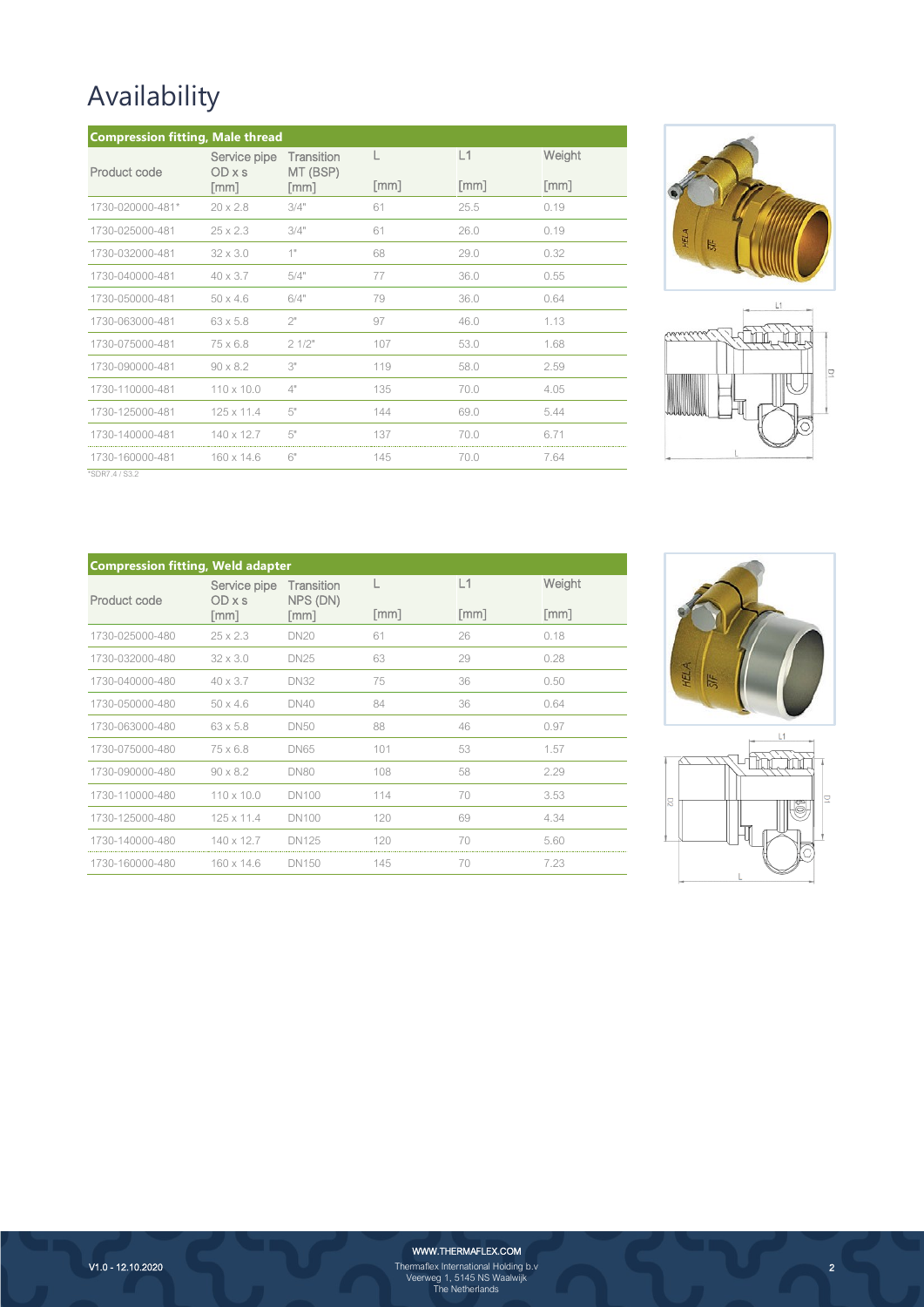## Availability

| <b>Compression Coupler</b> |                             |                      |                      |                    |                      |
|----------------------------|-----------------------------|----------------------|----------------------|--------------------|----------------------|
| Product code               | Service pipe<br>ODxs        | Service pipe<br>ODxs | L                    | L2                 | Weight               |
|                            | $\lceil \mathsf{mm} \rceil$ | $\lceil mm \rceil$   | $\lceil$ mm $\rceil$ | $\lceil mm \rceil$ | $\lceil$ mm $\rceil$ |
| 1730-025025-480            | $25 \times 2.3$             | $25 \times 2.3$      | 68                   | 26                 | 0.27                 |
| 1730-032032-480            | $32 \times 3.0$             | $32 \times 3.0$      | 75                   | 29                 | 0.44                 |
| 1730-040040-480            | $40 \times 3.7$             | $40 \times 3.7$      | 90                   | 36                 | 0.82                 |
| 1730-050050-480            | $50 \times 46$              | $50 \times 4.6$      | 90                   | 36                 | 0.99                 |
| 1730-063063-480            | $63 \times 5.8$             | $63 \times 5.8$      | 110                  | 46                 | 1.69                 |
| 1730-075075-480            | $75 \times 6.8$             | $75 \times 6.8$      | 128                  | 53                 | 2.64                 |
| 1730-090090-480            | $90 \times 8.2$             | $90 \times 8.2$      | 144                  | 58                 | 4.01                 |
| 1730-110110-480            | $110 \times 10.0$           | $110 \times 10.0$    | 168                  | 70                 | 6.35                 |
| 1730-125125-480            | $125 \times 11.4$           | $125 \times 11.4$    | 167                  | 69                 | 8.10                 |
| 1730-140140-480            | $140 \times 12.7$           | $140 \times 12.7$    | 169                  | 70                 | 10.17                |
| 1730-160160-480            | $160 \times 14.6$           | $160 \times 14.6$    | 169                  | 70                 | 11.64                |





| <b>Brass T-piece female for Compression fitting, Male Thread</b> |             |                    |                             |                    |
|------------------------------------------------------------------|-------------|--------------------|-----------------------------|--------------------|
| Product code                                                     | M<br>Thread |                    | Н                           | Weight             |
|                                                                  | (ISO7)      | $\lceil mm \rceil$ | $\lceil \mathsf{mm} \rceil$ | $\lceil mm \rceil$ |
| 1730-025000-484                                                  | 3/4"        | 50                 | 45                          | 0.18               |
| 1730-032000-484                                                  | 1"          | 60                 | 51                          | 0.28               |
| 1730-040000-484                                                  | 5/4"        | 72                 | 61                          | 0.44               |
| 1730-050000-484                                                  | 6/4"        | 84                 | 71                          | 0.64               |
| 1730-063000-484                                                  | 2"          | 116                | 92                          | 0.90               |
| 1730-075000-484                                                  | 21/2"       | 130                | 109                         | 1.82               |
| 1730-090000-484                                                  | 3"          | 145                | 123                         | 2.34               |
| 1730-110000-484                                                  | 4"          | 181                | 156                         | 3.82               |
| 1730-125000-484                                                  | 5"          | 238                | 198                         | 7.00               |
|                                                                  |             |                    |                             |                    |

| <b>Brass Reducer Male / Female for Compression fitting, Male Thread</b> |                        |                                    |      |                                   |                |  |
|-------------------------------------------------------------------------|------------------------|------------------------------------|------|-----------------------------------|----------------|--|
| Product code                                                            | M1<br>Thread<br>(ISO7) | M <sub>2</sub><br>Thread<br>(ISO7) | [mm] | AV<br>$\lceil \mathsf{mm} \rceil$ | Weight<br>[mm] |  |
| 1730-032025-485                                                         | 1"                     | 3/4"                               | 22   | 34                                | 0.18           |  |
| 1730-040032-485                                                         | 5/4"                   | 1"                                 | 24   | 43                                | 0.18           |  |
| 1730-050040-485                                                         | 6/4"                   | 5/4"                               | 26   | 50                                | 0.28           |  |
| 1730-063032-485                                                         | 2"                     | 1"                                 | 32   | 62                                | 0.27           |  |
| 1730-063040-485                                                         | 2"                     | 5/4"                               | 32   | 62                                | 0.50           |  |
| 1730-063050-485                                                         | 2"                     | 6/4"                               | 32   | 62                                | 0.49           |  |
| 1730-075050-485                                                         | 21/2"                  | 6/4"                               | 37   | 78                                | 0.64           |  |
| 1730-075063-485                                                         | 21/2"                  | 2"                                 | 37   | 78                                | 0.63           |  |
| 1730-090063-485                                                         | 3"                     | 2"                                 | 40   | 91                                | 0.96           |  |
| 1730-090075-485                                                         | 3"                     | 21/2"                              | 40   | 91                                | 0.64           |  |
| 1730-110063-485                                                         | 4"                     | 2"                                 | 48   | 115                               | 2.17           |  |
| 1730-110075-485                                                         | 4"                     | 21/2"                              | 48   | 115                               | 1.76           |  |
| 1730-110090-485                                                         | 4"                     | 3"                                 | 48   | 115                               | 1.48           |  |
| 1730-125090-485                                                         | 5"                     | 3"                                 | 57   | 130                               | 3.12           |  |
| 1730-125110-485                                                         | 5"                     | 4"                                 | 57   | 130                               | 2.04           |  |









3

WWW.THERMAFLEX.COM

Thermaflex International Holding b.v Veerweg 1, 5145 NS Waalwijk The Netherlands